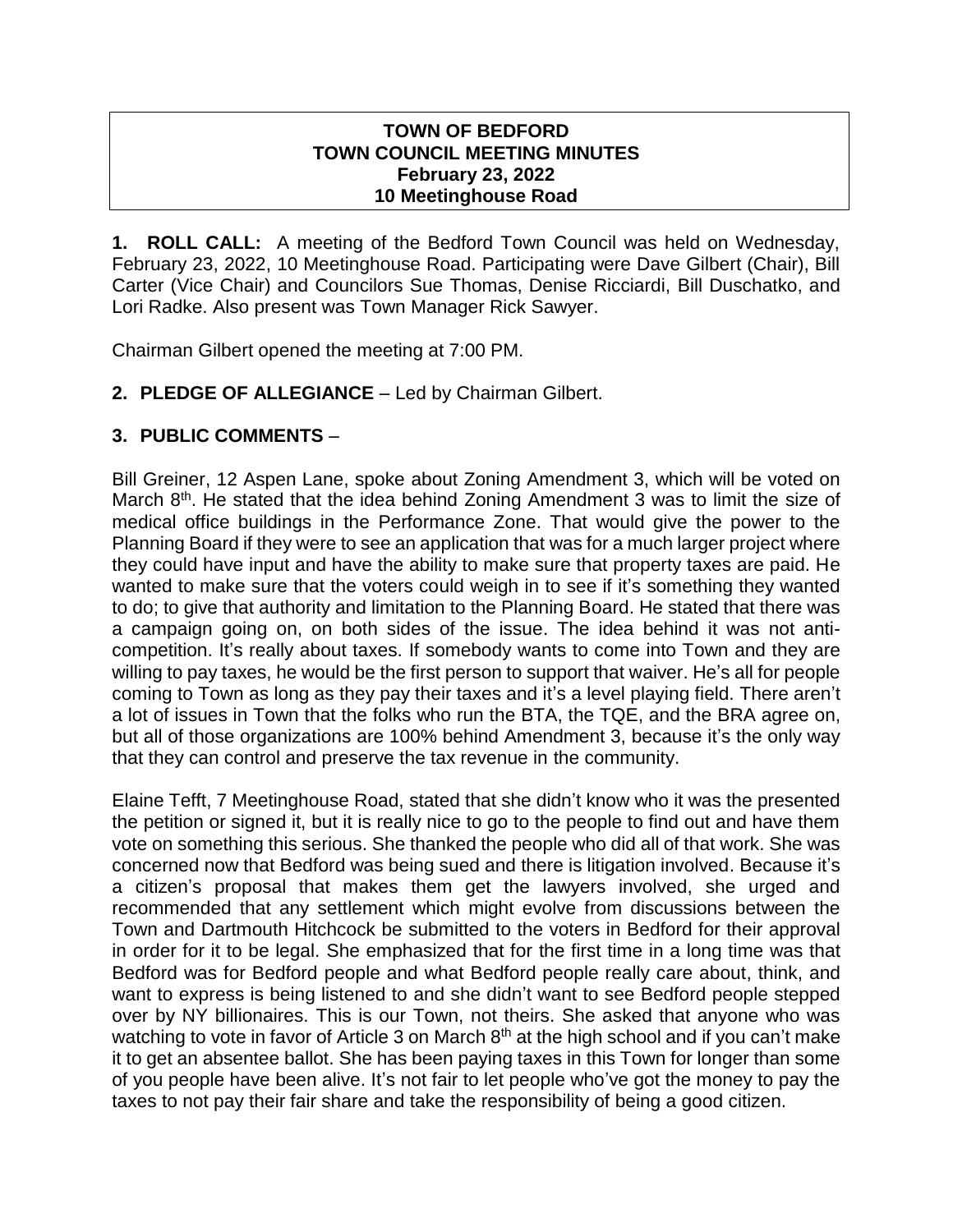# **4. PUBLIC HEARING**

## a. **Consideration of the Hazard Mitigation Plan update**

Jillian Harris, Assistant Planning Director, stated that from 2020 – 2021 the Hazard Mitigation Committee updated the Plan, which was the 4th update to the original Hazard Mitigation Plan that was adopted in 2004. The NH Division of Homeland Security Emergency Management provided funding to Southern NH Planning (SNHPC) to update the Plan as they previously have.

Cam Prolman, Regional Planner with the SNHPC presented a PowerPoint presentation.

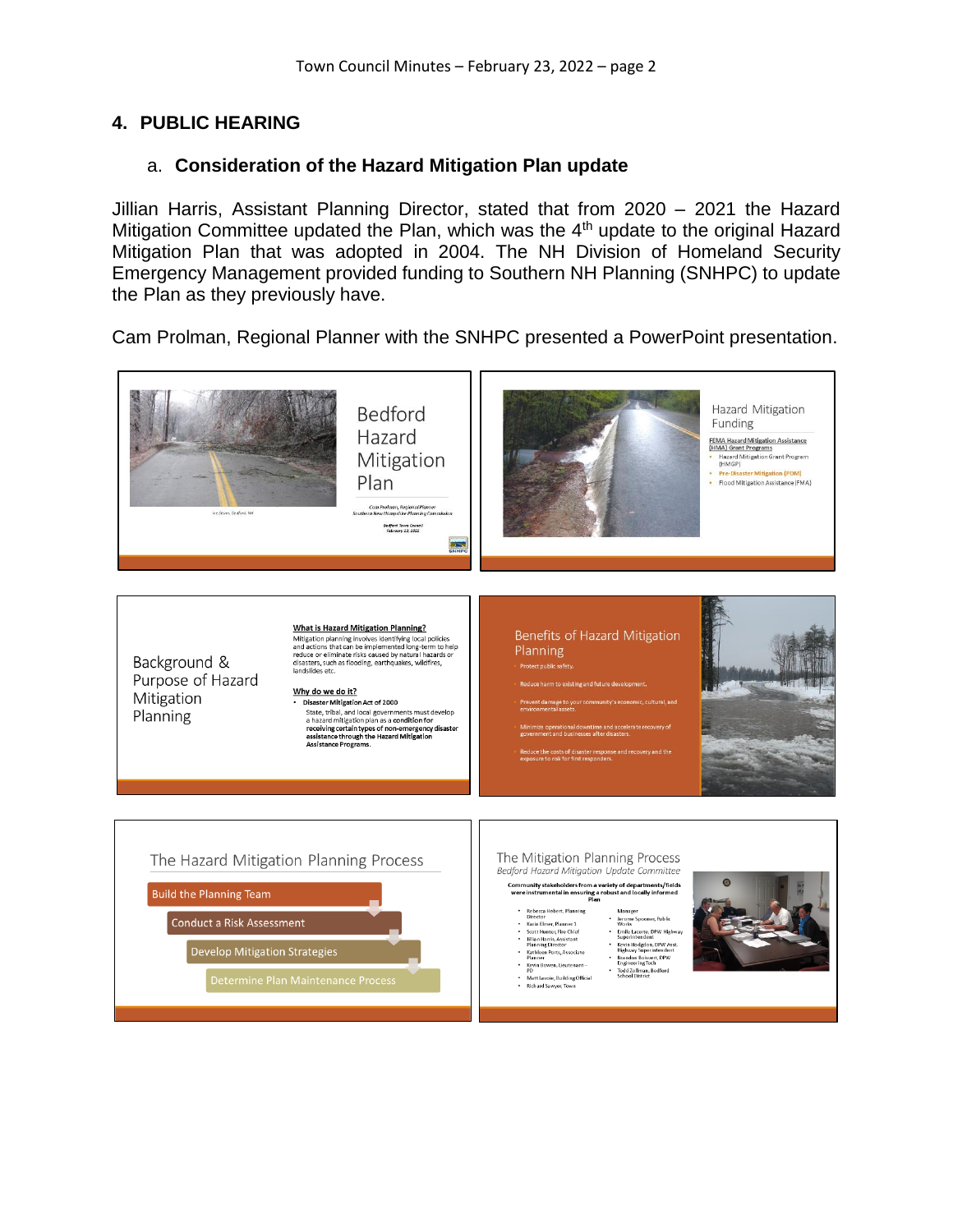

Mr. Prolman stated that adopting the Plan comes at no cost to the Town, but it does help identify certain projects that could be put in the Capital Improvement Plan.

Councilor Carter wanted to know if things happen over the next five years there are notes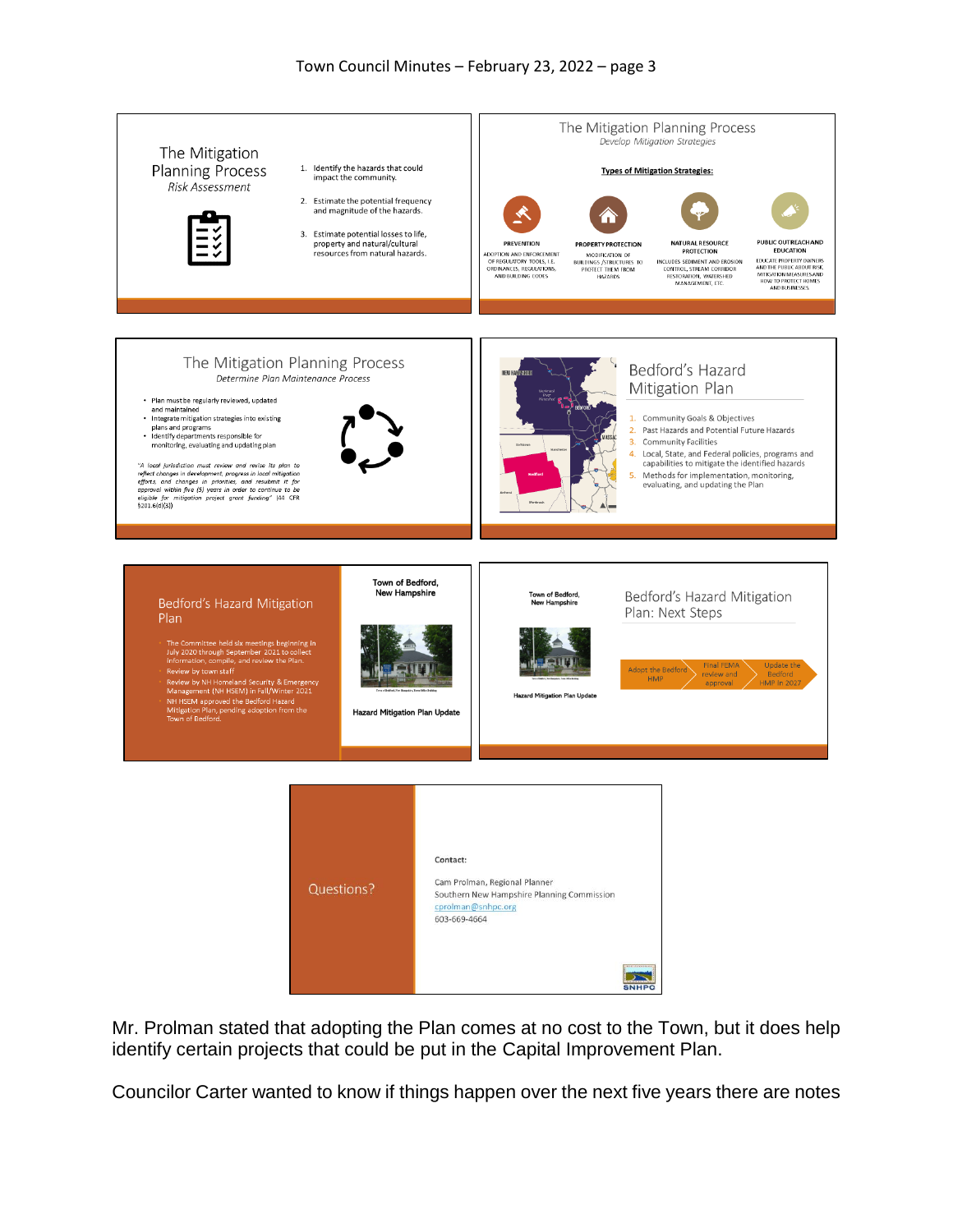that could be put so that as they get closer to 2027 they are not having to do this all over again. Ms. Harris stated yes and that the committee would meet biannually to update the disasters that have happened any updates on the mitigation strategies, so they will already be ahead of the game.

Councilor Radke wanted to know who was driving this, Bedford or the SNHPC. She wanted to know how it all came about. Ms. Harris stated that originally it funneled down from FEMA. In order to be eligible for the disaster funding they would need to have this plan in place and it would need to be updated every five years. Councilor Radke wanted to know if Mr. Prolman worked with other towns. Mr. Prolman stated that was correct. They've been doing it for a long time. Mr. Sawyer stated that they could do it on their own, but they have the expertise and the time to put towards it.

Councilor Duschatko wanted to know where the avalanche danger was in Bedford. Mr. Prolman stated that they have to note hazards that are mentioned in the State's Hazard Mitigation Program. Mr. Sawyer stated that it's listed as minimal, but they are required to evaluate certain hazards and that's one of them.

Councilor Thomas wanted to know how to get the information out to the community. Mr. Prolman stated that at the beginning of the Plan update process, they do outreach, they send invites to abutting towns, which is a requirement. The meetings are posted publically and they were all held via Zoom this year. Mr. Sawyer thought the question was more about going forward like with Nixle 360. Councilor Thomas wanted to know the percentage of Nixle users. Mr. Sawyer stated that they had several thousand when they first started. He didn't know what the current numbers were. It's something that all of the staff and departments involved would have to work on. They were lucky to have a safety radio station where they can gear that up if there is an emergency. They should be turning to BCTV and WBNH for emergency updates. They've put things in place like the Safety Complex could take over the radio station remotely and the TV station and do PSA's right from the Safety Complex. It's doing some of the strategies of having everybody who's in a flood plain situation on a list so that they can contact them directly.

#### **MOTION by Councilor Thomas that the Bedford Town Council adopt the 2021 Hazard Mitigation Plan Update as presented. Seconded by Councilor Carter. Vote taken – Motion Passed – 6-0.**

*It was noted that there was no motion to open and close the public hearing.*

# **5. NEW BUSINESS**

- **a. Other New Business –** None
- **6. OLD BUSINESS**
	- **a. Other Old Business** None
- **7. APPROVAL OF MINUTES**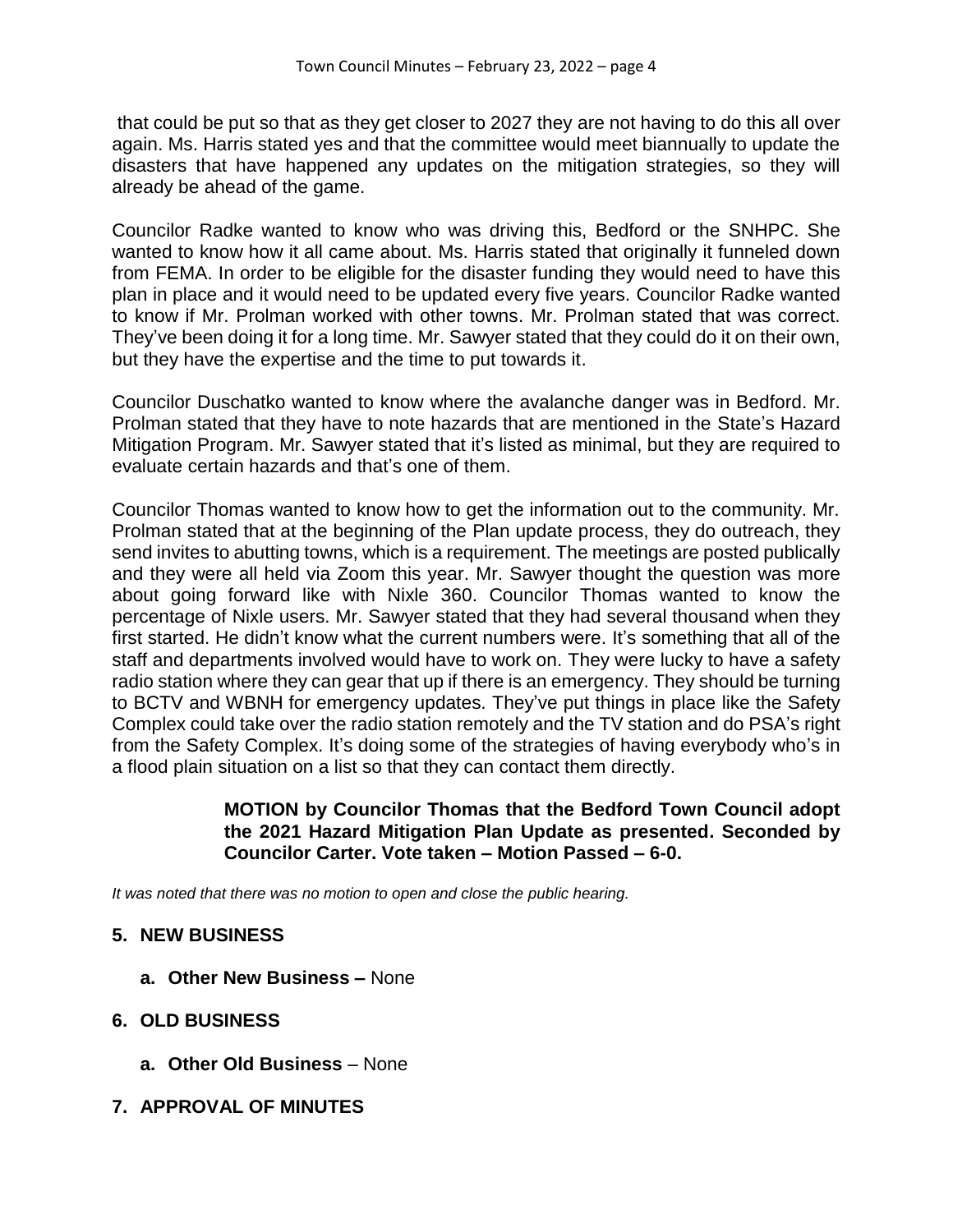**a. Public Session – January 26, 2022**

**MOTION by Councilor Carter that the Bedford Town Council approve the minutes of the January 26, 2022 Public Session. Seconded by Councilor Radke. Vote taken – Motion Passed – 6-0.**

**b. Non-Public Session – January 26, 2022**

**MOTION by Councilor Radke that the Bedford Town Council approve the minutes of the January 26, 2022 Non-Public Session. Seconded by Councilor Duschatko. Vote taken – Motion Passed – 5-0-1 (Thomas abstained).**

#### **8. TOWN MANAGER REPORT**

- 1) March 8 Local Election Day, 7:00 AM 7:00 PM, Bedford High School
- 2) March 9 Budgetary Town Meeting, 7:00 PM, Bedford High School. The Budgetary Handout is available on the Town Website under Town Manager.
- 3) The Library completed a Voter's Guide for the open town and school positions. Copies are available at the Library, Town Office or on the Library website.
- 4) Candidates Forum hosted by Bedford Men's Club is available On Demand @ BCTV.
- 5) The last day to register to vote or to make name and address changes prior to the March 8<sup>th</sup> Election is Saturday, February 26, 2022. The Supervisors of the Checklist will conduct a session at the Town Office Building on Saturday, February 26, 2022, 3:00 – 3:30 PM for the purpose of voter registration and changes only. Residents may also register to vote at the polls on Election Day.
- 6) As a reminder political signs are not permitted in any traffic island or on any town owned land without approval of the Town Council.
- 7) PFAS Contamination –If you have received a request for well testing from Golder Associates it is critical that you sign the agreement and return the paperwork as soon as possible.
- 8) PFAS Groundwater Contamination Grants are all still pending:
	- $\bullet$  \$1,500 State of NH
	- $\bullet$  \$6.500 Bedford
	- \$1.5M Bedford Center Road water main extension
- 9) COVID-19 Pandemic Bedford thankfully has seen a drop in our number of cases with 51 current COVID-19 positive residents**.** Bedford has had a total of 4,973 cases. Bedford has 60% fully vaccinated residents.
- 10)Thank you to the Bedford Fire Department for conducting an additional 6 vaccination clinics for the community over the last 6 weeks.
- 11)Bedford currently has employment opportunities for full-time, part-time & seasonal positions. For more information visit [www.bedfordnh.org/jobs.](http://www.bedfordnh.org/jobs)
- 12) The Bedford Winter Parking Ban began on November 1<sup>st</sup>, which requires no parking on public roads between midnight and 8 AM.
- 13)The Bedford Recreation Department is again sponsoring the "Spread the Love" event until February 28 where residents are encouraged to drop of jars of peanut butter,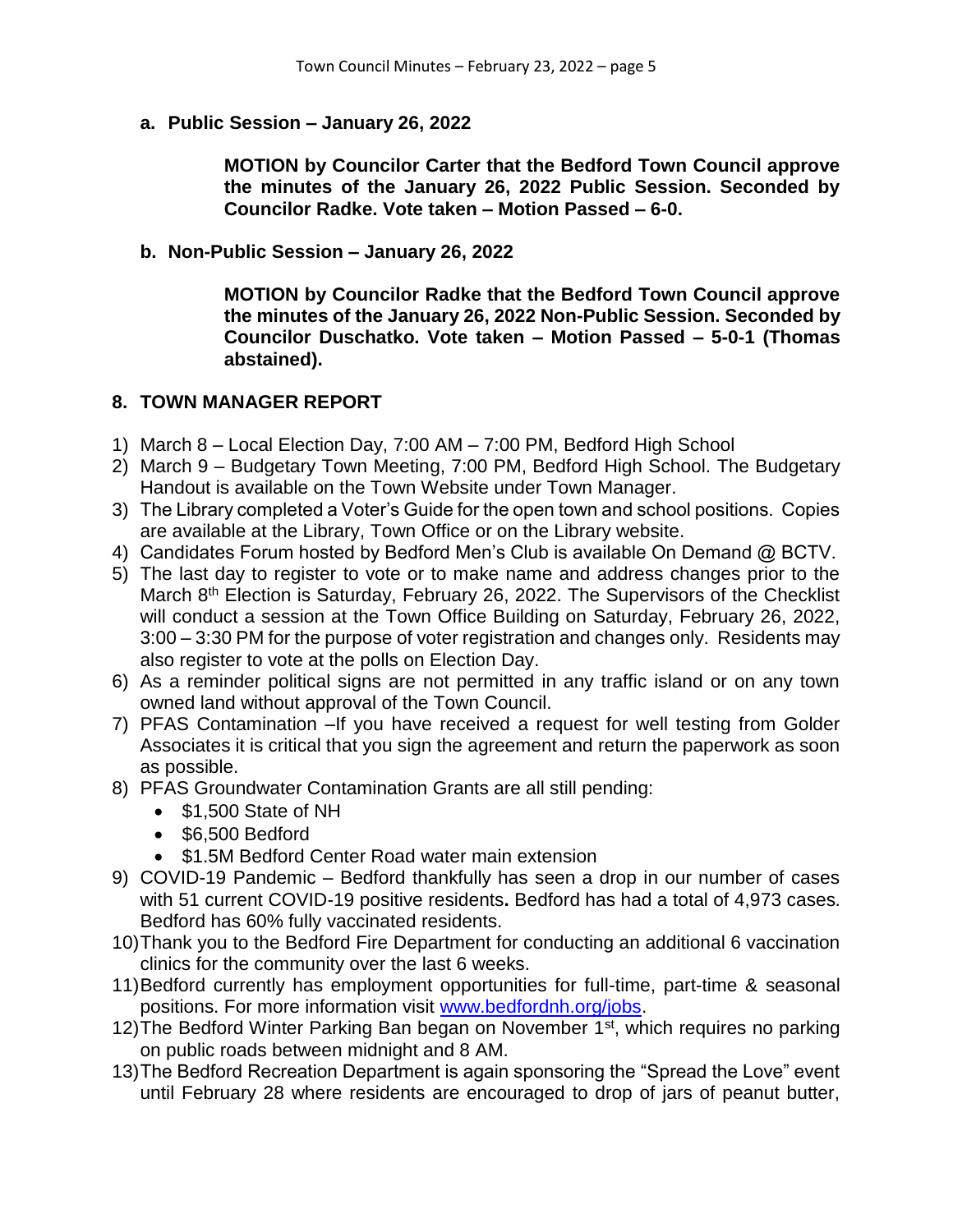jelly, and or jam at the Recreation Department in the Town Office Building in support of the Bedford Community Food Pantry.

- 14)February 27 Concert & Cookies Series, 2:30 PM "Steve Blunt & Marty Kelly" at the Library. A kid's concert with music and readings. Please register in advance on the Library website.
- 15)Library winter break programs
	- Monday, February  $28<sup>th</sup> PJ$  Storytime 7 PM on Zoom Ages 0-12
	- Tuesday, March  $1^{st}$  A Look Inside the Library 3:30 PM Ages 5-12
	- Wednesday, March  $2^{nd}$  Stuffy Vet Imaginary Play 9 AM-12 PM Ages 3-5
	- Thursday, March  $3^{rd}$  Music for Babies 10 AM Ages 0-2
	- Friday, March  $4<sup>th</sup>$  Let's Play in the Snow 2-3 PM Ages 5-12
- 16)March 6 Concert & Cookies Series, 2:30 PM "Jeff Snow Celtic Music & Stories" at the Library. Please register in advance on the Library website.
- 17)March 9 BeBold Bedford Duckin' Dodgeball Tournament, 5-7 PM, NH Sportsplex, 68 Technology Drive. See [www.beboldbedford.org](http://www.beboldbedford.org/) for more information.
- 18)March 13 Cinema Sunday, "Citizen Kane", 1:30-4:30 PM, Bedford Library. Please register in advance on the Library website.
- 19)March 19 NH Big Tree Program Introduction and Winter Tree Identification Workshop, 1:30 – 3 PM, Bedford Library Lower Parking Lot. Please register in advance on the Library website.
- 20)April 16 CUB ROAD CLUB Spring Event, 9 AM 1 PM.

Mr. Sawyer thanked Councilor Ricciardi for her dedication to the community. Bedford Cares was a spotlight organization that she created that did a lot for the community. The employees appreciated all the appreciation events: luncheons, cookies, desserts, etc. and for attending every event she could for every department.

# **9. COUNCILOR COMMENTS AND COMMITTEE UPDATES**

Councilor Radke stated that there was a Highway Safety Committee meeting and there will be a recommendation coming before the Council for lowering the speed limit from 30 mph to 25 mph in the Hamilton and presidential area. It was a pleasure working with Denise and wished her the best of luck in her future endeavors.

Councilor Carter stated that there was a Conservation Commission workshop last night. He's proud to be on the Conservation Commission, because they are working very hard. He thanked Jeff Foote and the DPW group. At the last blizzard he got the opportunity to do a route in one of the DPW trucks. It was great to understand what goes on in DPW; he spent time at the DPW headquarters. They were all sitting in the breakroom chatting in between their runs; they go out every 4 hours. He encouraged everyone to donate to the food pantry. He thanked BCTV and WBNH and congratulated the D1 girls' basketball team; they were in the finals on Sunday. He got the opportunity to do radio on 105.1. It was great to be at UNH and be able to call it on radio. The radio now has been joined with the video, because due to contracts they cannot show it the same day. It was a really good game, but unfortunately Bedford lost by two. The logo for CUB is now the official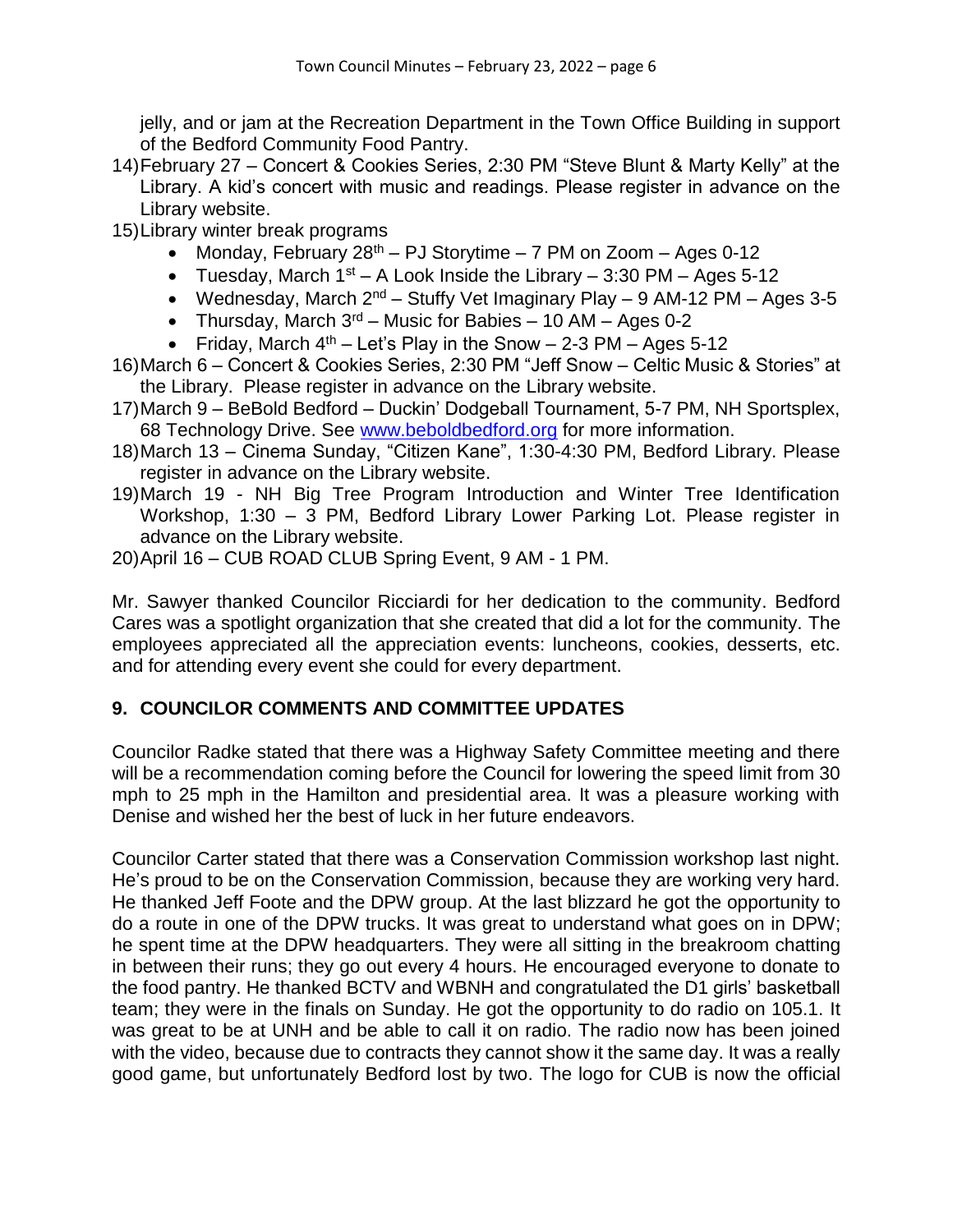logo. He mentioned April 16<sup>th</sup>. He's ordered t-shirts in safety green. He thanked Denise Ricciardi for all of her guidance and work on the Council for the last three years.

Councilor Duschatko thanked Denise for all the work she's done over the three years. She was a resident member of the Telecommunications Subcommittee and had more of an interest than most members on the subcommittee. She became dedicated to trying to improve telecommunications capabilities within the community, but within the guidelines that seemed to make sense to her and many other people in terms of siting of towers for safety concerns. That is a very difficult thing for someone to take on by themselves when the industry is stacked against you. When COVID first struck it was Denise's idea to start Bedford Cares and was able to make a huge mark in the community. It brought together the true experience of people stepping out to help their neighbors and help their neighbors that were incapable of doing anything themselves, but also very scared of catching a disease that proved to be fatal to a number of people in the community. This became a very important function to help people. He didn't think enough credit had ever been given to her for all the work she did on this as well as all of the volunteers that worked with her. It was a pleasure to get to know somebody under that particular circumstance. That's carried on of the work she's done in the Senate. She's one of the few senators whose motto is 'let's do it for the people', not the party. Make sure the people are served. Doesn't matter where in NH you live, Denise is there for that particular constituent group. It's a very rare experience that you see that in somebody that is so dedicated. He knows her heart is still in Bedford and working there and he didn't think there was any way any of them can really appreciate the contributions that she's made. He really appreciated it.

Councilor Thomas encouraged everyone to come out and vote on March 8<sup>th</sup> and go to the Budgetary Town Meeting on March 9<sup>th</sup>. She thanked Denise. She never saw anyone who gives so much to every single thing she does. She gives 110% to everything she takes on. She has learned a lot from her. She thanked her for everything she's done for Bedford and that she's still doing.

Chairman Gilbert stated that they are going to have a Memorial Day parade on Sunday May 29<sup>th</sup>. Anyone interested in helping with that should contact Jane at Park & Rec. Thanked BCTV and Bedford Men's Club for their efforts and support for the Town Council and School Board forums. He thanked Denise for all she has done in this town. She's had a great positive impact, her hard work is evident and her caring is evident. He thought she should keep doing what she's doing, because they all benefit and they are all very thankful for what she does.

Councilor Ricciardi stated that it was with a heavy heart that she was stepping down from the Council. She thanked everyone in Bedford for the honor of serving as their Town Councilor for the last three years. As she has become more involved in serving them in the Senate, she knew it was time to step down from her role as Councilor. She deeply cares about the future of the Town and therefore she struggled with this decision. She has not only had the privilege to serve the community, but she's had the privilege to work with great co-Councilors who work really hard and care about the Town and to work with Rick Sawyer. They are very fortunate to have him as Town Manager. He has been a